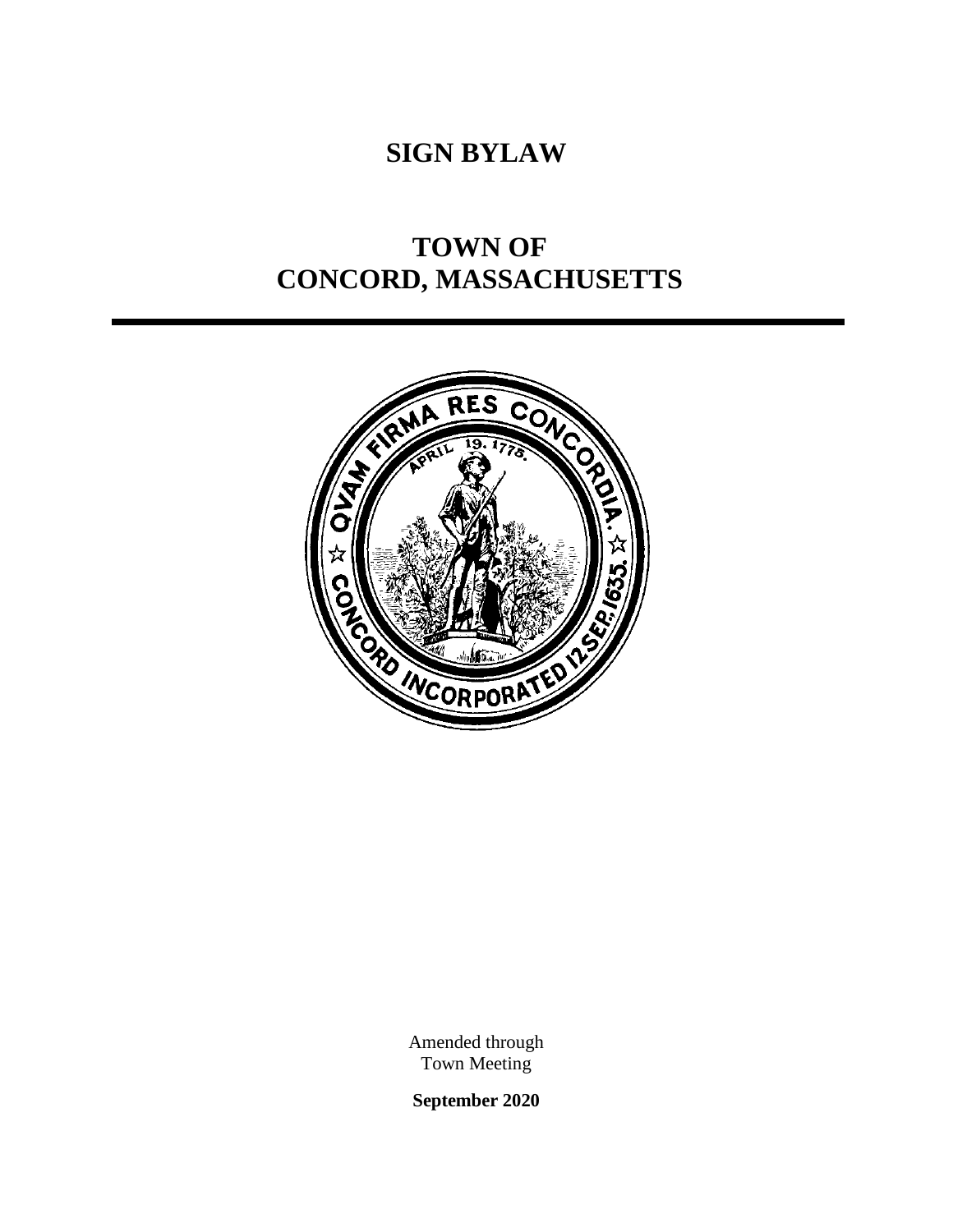# **TOWN OF CONCORD MASSACHUSETTS SIGN BYLAW**

#### **1. PURPOSE AND INTENT**

The purpose and intent of this bylaw shall be to regulate, restrict and place such limitations on the size, location, type and illumination of all signs as will assure that they will (a) be appropriate to the land, building or use to which they are appurtenant; (b) be protective of property values and the safety of the public; and (c) not unnecessarily detract from the historic qualities and characteristics of the Town of Concord.

#### **2. PERMIT REQUIREMENTS**

- a. **General.** Except as otherwise provided herein, no sign shall be erected, altered or relocated without a permit issued by the Building Inspector. Where multiple signs are to be attached to a building, the exact location of the signs on the building shall be subject to approval by the Building Inspector at the time the permit is issued, unless the sign is located in the Historic Districts or unless the sign permit is being issued pursuant to a decision of the Board of Appeals.
- b. **Signs in Historic Districts.** Each application with respect to a sign within an Historic District must be accompanied by a certificate of appropriateness from the Historic Districts Commission, unless such sign is exempt from the requirement of such certificate under Section 6 of Statute 1960, Chapter 345 (as amended).
- c. **Applications.** The applicant must submit to the Building Inspector a completed sign permit application, together with all supporting materials specifying building and sign dimensions, materials of which the sign is composed, colors, attachment methods, and the position of the sign. A permit shall be issued only if the sign conforms to the provisions of this bylaw and all other applicable laws.
- d. **Fees**. Fees for sign permits shall be paid in accordance with the schedule of fees for permits set forth in the Building Code.
- e. **Nullification.** A sign permit shall become null and void if the work for which the permit was issued has not been completed within a period of six months from the date of the permit provided, however, that the Building Inspector may, in his or her discretion, issue extensions covering a period not to exceed one year from the date of issue of the original permit.
- f. **Inspection.** Any sign may be inspected periodically by the Building Inspector for compliance with this bylaw.
- g. **Existing Signs.** Existing signs are defined as those erected before April 9, 1987, and are classified into one of four separate categories. These are:
	- 1. Conforming signs that comply with all provisions of this bylaw in its most recently amended form.
	- 2. Prohibited signs, as specified in Section 6.
	- 3. Non-conforming signs, which do not comply with one or more provisions of this bylaw in its form, prior to the April 1987 Annual Town Meeting, but which are not described as prohibited signs in Section 6.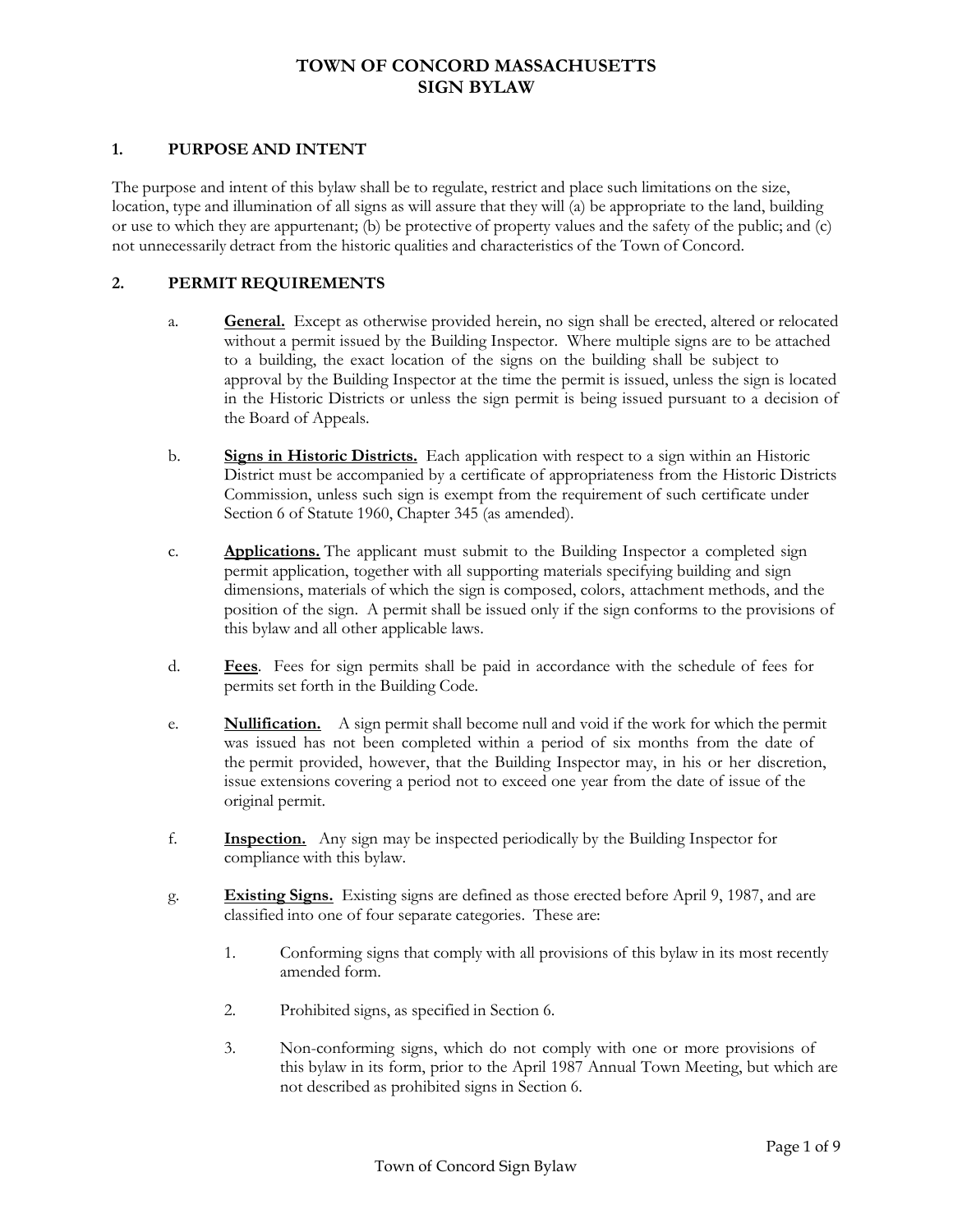- 4. Non-conforming protected signs, which fully complied with this bylaw prior to the amendments approved by the April 1987 Annual Town Meeting.
- h. **Removal of Existing Signs.** Non-conforming signs which are enlarged, redesigned, replaced, or altered in any way including repainting in a different color, shall comply immediately with all provisions of this bylaw; and provided further that any such sign which has deteriorated to such an extent that the cost of restoration would exceed thirty-five (35) percent of the replacement value of the sign at the time of replacement shall not be repaired or rebuilt or altered except to conform to the requirements of this bylaw.
- i. **Removal of Signs.** The Building Inspector may order the removal of any new sign erected or maintained in violation of this bylaw. Fourteen days notice in writing shall be given to the owner of such sign, or of the building, structure, or premises on which such sign is located, to remove the sign or to bring it into compliance with the bylaw.

# **3. ADMINISTRATION AND PENALTIES**

- a. **Enforcement.** The Building Inspector is hereby authorized to enforce all of the provisions of this bylaw.
- b. **Failure to Act on Permit.** If no sign permit has been issued within thirty *(*30*)* days after the application therefor has been made, it shall be deemed to be denied.

#### **c. Board of Appeals.**

- 1. **Right of Appeal.** Any applicant for a permit, any person who has been ordered by the Building Inspector to incur expense in connection with a sign, or any person aggrieved by refusal, order, or decision of the Building Inspector, may appeal to the Board of Appeals within 20 days from the date of such refusal, order, or decision. After notice given to such parties as the Board shall order, the Board of Appeals shall hold a public hearing. Applying the standards in clause (2) below, where applicable, and interpreting this bylaw, the Board shall affirm, annul or modify such refusal, order, or decision. The action of the Building Inspector may be annulled or modified only by a majority decision of the Board. If the action of the Inspector is modified or annulled, the Building Inspector shall issue a permit or order in accordance with the decision of the Board.
- 2. **Variances in Specific Cases.** The Board of Appeals may vary the provisions of this bylaw in specific cases where (a) necessary to comply with other applicable laws, (b) the Board of Appeals determines that the circumstances involved with a particular sign were not contemplated by the bylaw; or (c) unnecessary hardship will result to the owner of the sign, provided that, with respect to items (b) and (c) in each instance, the requested relief may be granted without substantially derogating from the intent and purpose of this bylaw. Any decision to vary the provisions of this bylaw shall be by majority and shall specify any variance allowed and the reasons therefor. Each decision of the Board of Appeals shall be filed in the office of the Town Clerk within thirty days after the hearing and a copy of the decision shall be sent by mail or delivered to the appellant and any other person appearing at the hearing and so requesting in writing. Failure to file such a decision within thirty days after the hearing shall not be deemed to be approval of any variance sought.
- 3. **Conditions and Safeguards**. The Board may include appropriate conditions in furtherance of this bylaw in a permit issued under this bylaw.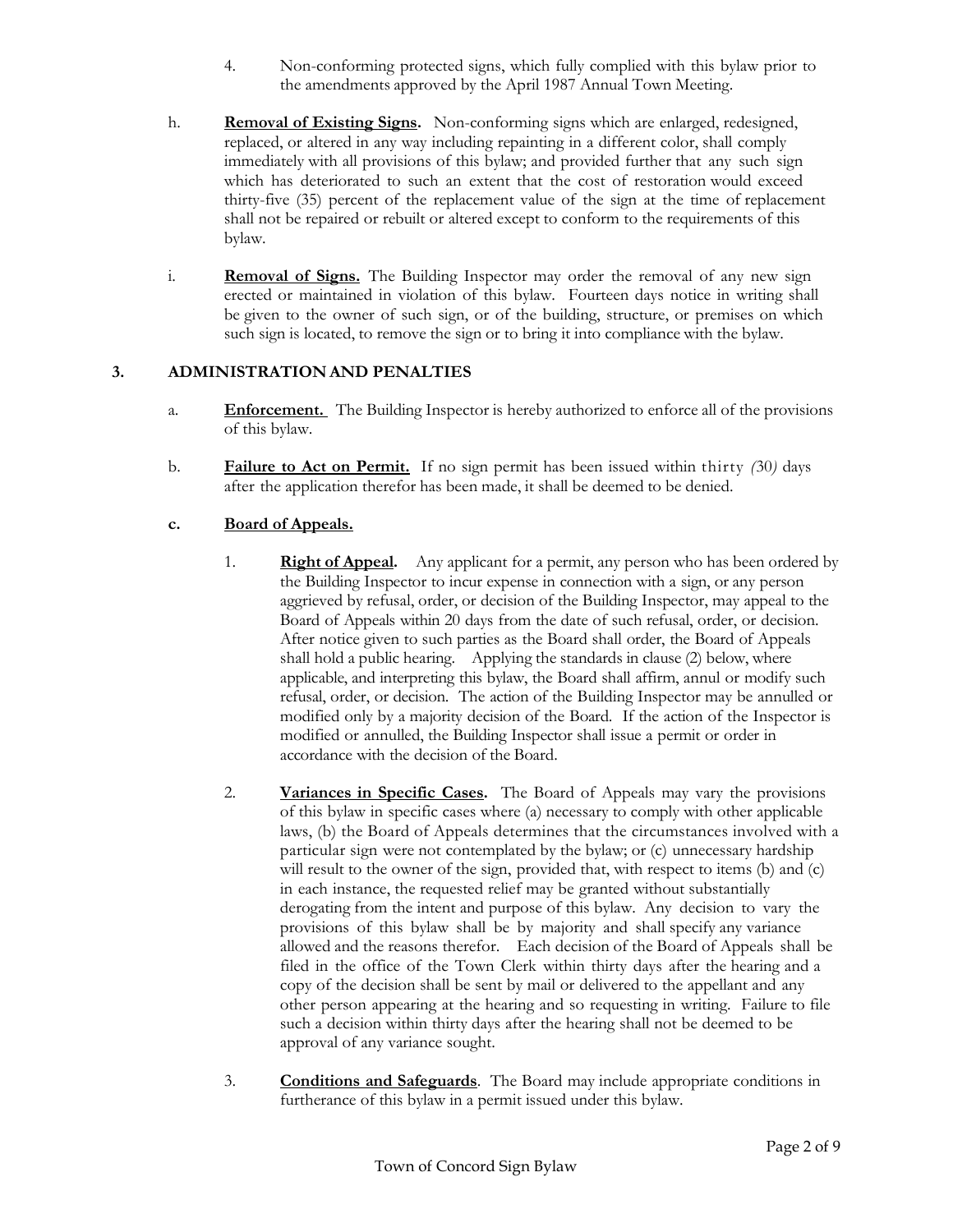d. **Penalties.** Any sign owner or owner of property on which a sign is located who violates or permits a violation of this bylaw, may be subject to fines as established under the Non-Criminal Disposition Bylaw, said fine to begin after the later of (1) the date of issuance of any written notice given by the Building Inspector or (2) the date of conclusion of any appeal therefrom. Each day the violation persists shall constitute a separate offense.

# **4. ILLUMINATION**

- a. Exterior illumination of signs shall be so shaded, shielded or directed that they shall not reflect or shine on or into neighboring premises or into any public street.
- b. The intensity of such light shall be deemed acceptable if it does not exceed a factor of three (3) above the ambient light intensity at any point on the ground when measured with an incident light meter and the following procedure:
	- 1. The intensity of the sign illumination, in foot candles, is measured with all normal background and ambient illumination on.
	- 2. With the sign turned off, the same measurement is repeated.
	- 3. The ratio of the measurement in (1) to that in (2) shall not exceed 3.
- c. No sign shall be illuminated between the hours of 11:00 P.M. and 7:00 A.M. unless authorized by the Board of Appeals.

# **5. SIGNS ALLOWED IN ALL DISTRICTS**

The following categories of signs are allowed in all districts under this bylaw in additional to any other sign allowed under this bylaw and, unless otherwise provided, such signs may be erected, altered or relocated without a permit issued by the Building Inspector pursuant to this bylaw:

- a. **Non-Commercial Signs.** Non-commercial signs, subject to the following conditions:
	- 1. No such sign shall be affixed to a tree or utility pole or otherwise erected in a public way except pursuant to Section 5(a)(2) below;
	- 2. Non-commercial signs may be erected in the Town's right of way adjacent to a private property by the property owner only if (a) there is no protrusion of the sign into the public walkway or roadway; (b) placement of the sign will not damage any plantings that are in the area; and (c) placement does not pose a hazard to passersby;
	- 3. Non-commercial signs may be erected on other Town Property only pursuant to such other administrative policy governing the placement of signs on Town property duly enacted by the Select Board or the Town Manager;
	- 4. The non-commercial sign complies with Sections 6(b) through (j) of this bylaw;
	- 5. Any such non-commercial sign must be no larger than the largest commercial sign permitted in the district in which it is located; and
	- 6. The number of non-commercial signs permitted on one property shall be no more than the number of commercial signs permitted on the property pursuant to this bylaw, however non-commercial signs shall not count toward the allowable square footage or allowable number of signs on a parcel of land.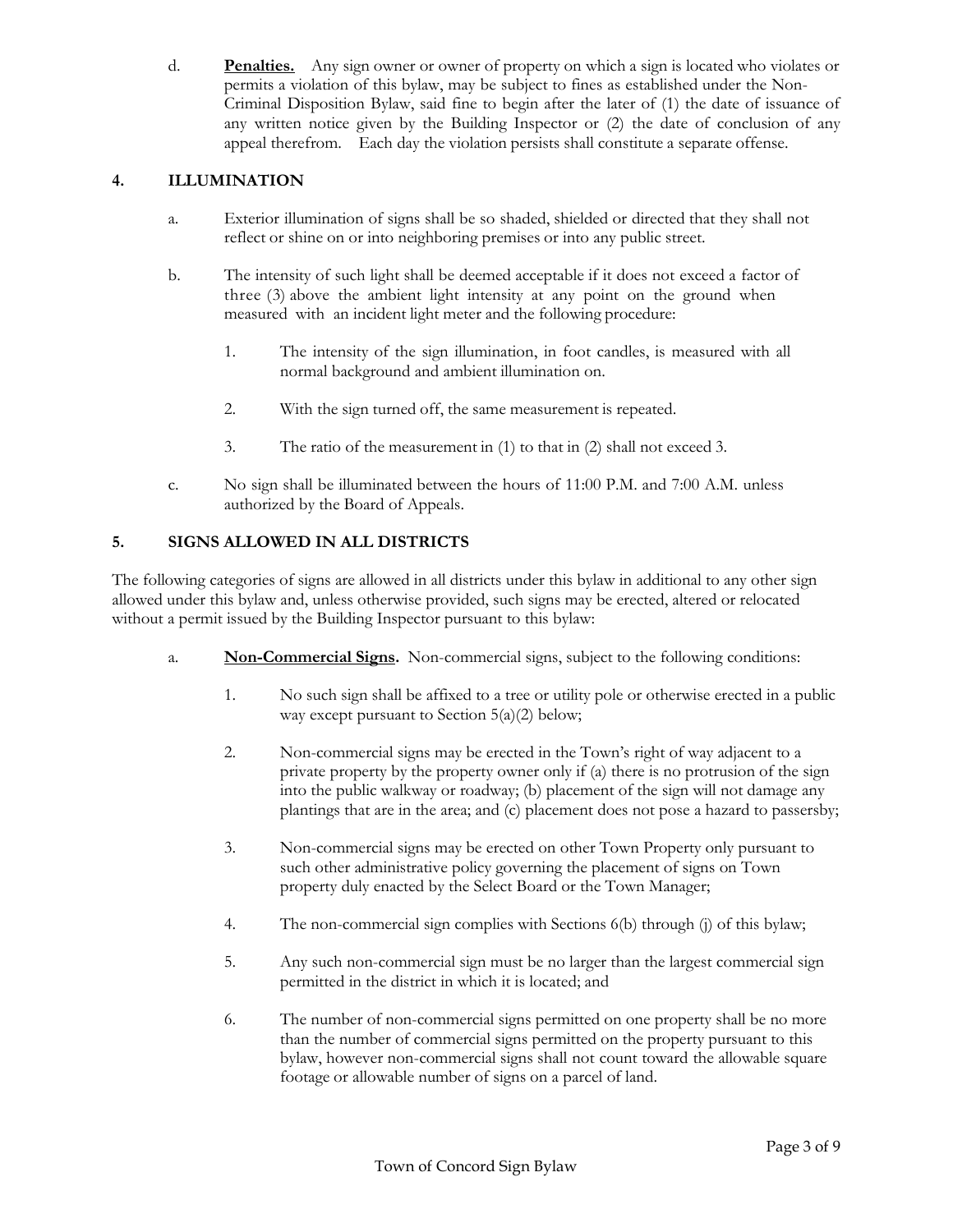- b. **Cautionary Signs.** A sign containing cautionary messages such as "Beware of Dog" or "No Trespassing," provided such sign does not exceed two (2) square feet in area.
- c. **Directional and Traffic Safety Signs.** A sign indicating "entrance," "exit," "parking" or similar traffic directional information, provided such sign are erected on a lot pursuant to a federal, state, or local law or regulation. Such signs shall not be counted in calculating the maximum number of signs allowed on a property.
- d. **Street Banners.** A Street banner which is placed within the Town right-of-way at 100- 200 Main Street, 1200-1300 Main Street, or 68-86 Thoreau Street providing notice of a public, non-commercial event and displayed in a location designated by the Town Manager subject to his or her approval for a period of time not to exceed 8 consecutive days, the first of which shall occur not more than 7 days prior to such entertainment or event. All such banners shall be removed within 24 hours after such entertainment or event.
- e. **Construction and Real Estate Subdivision Signs.** Pursuant to a permit issued by the Building Inspector, a temporary sign identifying construction or real estate subdivisions provided such sign otherwise conforms to the requirements for signs in the district in which it is located.
- f. **Form Signs.** Pursuant to a permit issued by the Board of Appeals, a commercial sign consisting exclusively of a human, animal or product form with or without lettering of any kind provided that a majority of said Board finds, after notice and a public hearing, that maintenance of such a sign will not be detrimental or injurious to the neighborhood and that granting of such a permit will not substantially derogate from the purposes of this bylaw. Any such permit may be revoked by a majority of said Board of Appeals at any time, after notice and a public hearing, whenever any condition attached to the granting of such permit shall be violated or whenever, in the opinion of a majority of said Board, maintenance of the sign would be detrimental or injurious to the neighborhood or would substantially derogate from the purpose of this bylaw.
- g. **Non-Commercial Building Signs**. One sign, including bulletin or announcement board, identification sign or entrance marker is allowed for the principal entrance to a noncommercial building, not exceeding twelve (12) square feet in area. One additional sign, not exceeding twelve (12) square feet in area is also allowed if the establishment has frontage on a second public way. Up to nine (9) additional square feet of signage is also allowed to provide additional information to users on the site, provided that no single sign exceeds three (3) square feet.
- h. **Restaurants**. In addition to other signs permitted by this bylaw, restaurants and other food service establishments may post an actual menu on the building where the premises are located near the main entrance door of the establishment without obtaining a permit under this bylaw.
- i. **Gasoline Service Station Signs.** Gasoline service stations may maintain product identification signs, provided the total area of said signs does not exceed nine (9) square feet with no single sign to exceed three (3) square feet.
- j. **Notice of Proposed Planned Residential Development**. A temporary sign notifying the public that an Application for a Planned Residential Development Special Permit has been submitted for a site may be placed at that site.

# **6. PROHIBITED SIGNS**

a. Signs*,* other than ghost signs, which advertise a commercial activity, business, product or service not produced or conducted, or no longer produced or conducted, on the premises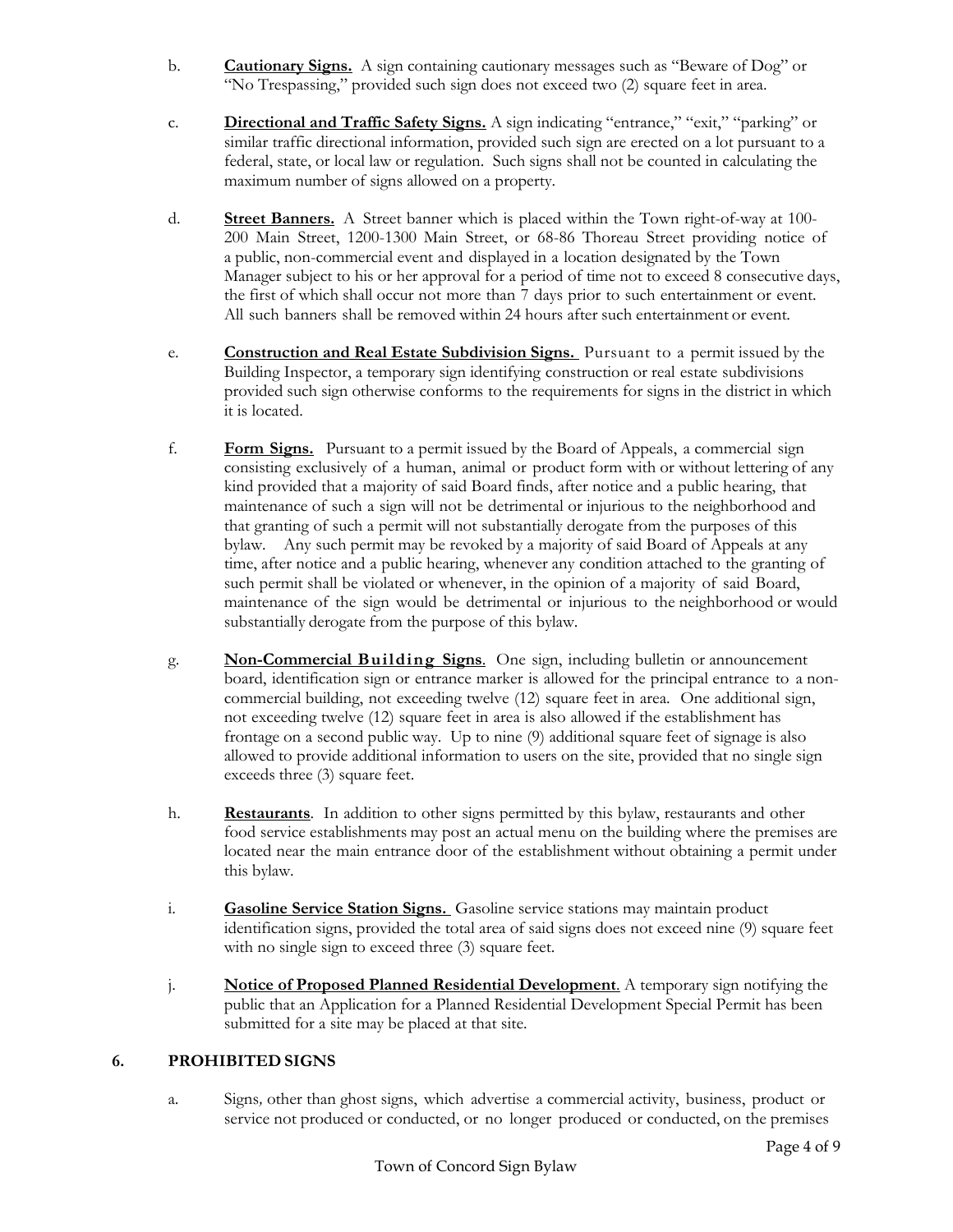upon which the sign is located are prohibited. No such sign shall remain in place or on vacated premises for more than ninety days from the date the vacancy commenced, unless otherwise permitted by this bylaw.

- b. Signs which contain or consist of pennants, ribbons, streamers, spinners, other moving devices, strings of light bulbs or other similar devices are prohibited.
- c. Signs which have blinking, flashing or fluttering lights or other illuminating devices which have a changing light intensity, brightness or color, are prohibited.
- d. Signs illuminated by other than a stationary white or off-white steady light are prohibited.
- e. Signs which are pasted or attached to utility poles, trees, fences, or structures such as overpasses and bridges are prohibited. Signs pasted or attached to other signs are prohibited unless such subsidiary portions are an integral part of the total sign design.
- f. Mechanically activated signs, other than rotating barber poles, are prohibited.
- g. No free standing sign or part thereof shall be more than twenty (20) feet above ground level. No projecting or wall sign or part thereof may be higher than the wall to which it is attached. Roof mounted signs are prohibited, except that signs may be placed upon a Mansard roof or the roof of a porch provided the twenty (20) foot height limit is complied with.
- h. Signs which are not permanently affixed to a building, structure, or the ground including, but not limited to those used in conjunction with gasoline service station and automobile dealerships, 'sandwich board' or A-frame signs (except when permitted under 8(h)), and signs mounted on a truck or trailer chassis with or without wheels whose primary function is as a sign and not for the transport of goods or merchandise, are prohibited.
- i. Any new or existing sign not erected pursuant to and in accordance with the requirements of this bylaw, is prohibited.<sup>1</sup>
- j. Signs on a marquee or canopy are prohibited.<sup>2</sup>

# **7. RESIDENCE DISTRICTS.**

In a residence district**,** only the following signs are permitted in addition to those permitted under Section 5 of this bylaw:

- a. A sign of not more than two (2) square feet in area, displaying the street number, the name of the occupant of the property or historical references, if any, without the need for a permit under this bylaw. Such sign may include identification of an accessory professional office or other accessory use approved pursuant to the Zoning Bylaw.
- b. Signs pertaining to the lease or sale of a lot or building without the need for a permit under this bylaw, provided that such signs do not exceed a total area of nine *(9)* square feet nor more than three and a half (3-½) feet in any dimension, until such time as all lots, apartments or houses have been rented or sold.
- c. One contractor's sign, not exceeding twelve *(*12*)* square feet in area (except as otherwise provided by law) maintained on the property while construction is in progress, and containing information relevant to the project. Such sign shall not require a permit under this bylaw and shall be removed promptly after completion of construction.

<sup>1</sup> See Section 2-h for guidelines pertaining to nonconforming signs.

<sup>2</sup> See Section 8-e for exception to lettering on awnings.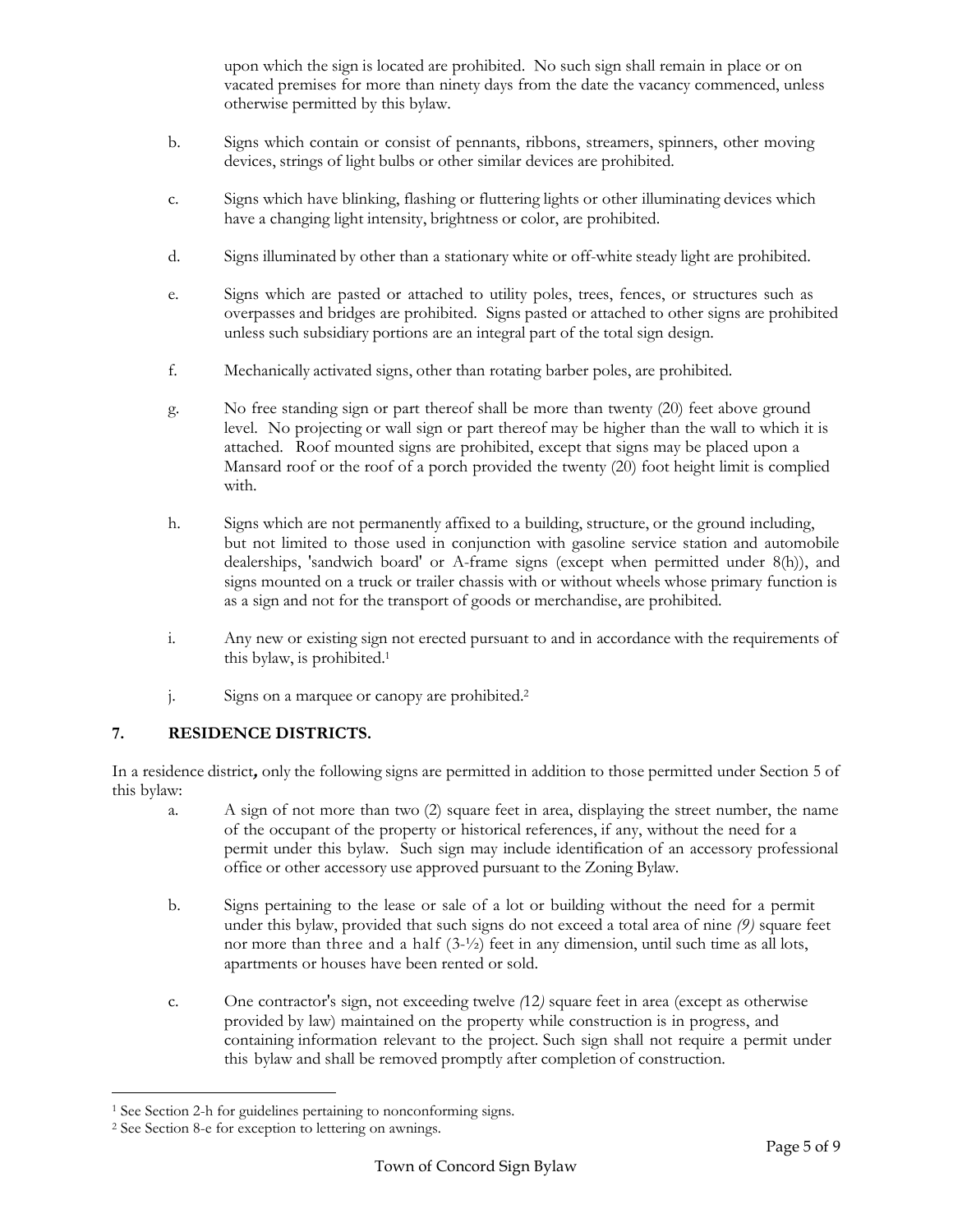- d. One sign identifying each public entrance to a subdivision or multi-family development such as apartments or town houses, of not more than nine (9) square feet in area, nor more than three and a half *(*3-½*)* feet in any dimension. In addition, each family unit may carry a single sign of not more than one square foot, without time limit.
- e. For gasoline service stations and farm stands, one identification sign not to exceed twelve (12) square feet in area except when the establishment fronts on Route 2, then twenty-five (25) square feet. In addition, product identification signs for gasoline service stations and farm stands may be maintained, provided the total of said signs does not exceed nine (9) square feet in area with no single sign to exceed three (3) square feet in area. Further, farm stands will be allowed to have additional signage for the specific purpose of advertising products grown on their property. These additional product signs may not exceed twenty-five (25) square feet each, except for farm stands on Route 2, which may have signs of fifty (50) square feet each. There shall not be more than two (2) such product signs per farm stand.

# **8. BUSINESS, LIMITED BUSINESS AND INDUSTRIAL DISTRICTS**

In a business, limited business, or industrial district, only the following signs are permitted in addition to those permitted under Section 5 of this bylaw:

- a. **Total Sign Area.** Unless otherwise hereinafter provided, the total area of all signs erected on a lot shall not exceed one and one-half (1½) square feet in area for each horizontal linear foot of the building face(s) parallel to, or substantially parallel to, a street line. However, if the primary facade is on a parking area, then said facade shall be used to determine the amount of allowable signage.
- b. **Principal Signs.** No more than two principal signs shall be allowed for each business establishment. A principal sign may be a flat wall sign, a projecting sign, or a freestanding sign.
	- 1. The total area of all flat wall signs shall not exceed fifty (50) square feet on any one wall of the business establishment. Flat wall signs shall not project more than twelve (12) inches from the face of the wall. Subject to the approval of the Building Inspector, a flat wall sign may be located anywhere on any wall of a building, provided that it does not conceal any part of a window, and that its length does not exceed seven-eighths (7/8) of the facade of the business establishment.
	- 2. A projecting sign shall not extend beyond the curb line or more than 50 inches, exclusive of any supporting structure from the building. A projecting sign shall not be less than 10 feet from the ground level at the base of the building, over a vehicular way, 10 feet over a sidewalk, or a lesser distance so long as public safety is not endangered nor more than 20 feet from the ground level to the top of the sign. Allowable area of a projecting sign will be computed as one-half  $(\frac{1}{2})$ square foot for each horizontal linear foot of the facade of the establishment on which it hangs. Such sign shall not extend above the building, nor be more than twelve (12) square feet in area.
	- 3. A freestanding sign shall not exceed fifty (50) square feet of area when the establishment fronts on Route 2, or more than twenty-five (25) square feet of area when the establishment fronts on a street other than Route 2. No more than one freestanding sign shall be permitted on a lot. A freestanding sign shall not extend over a public way.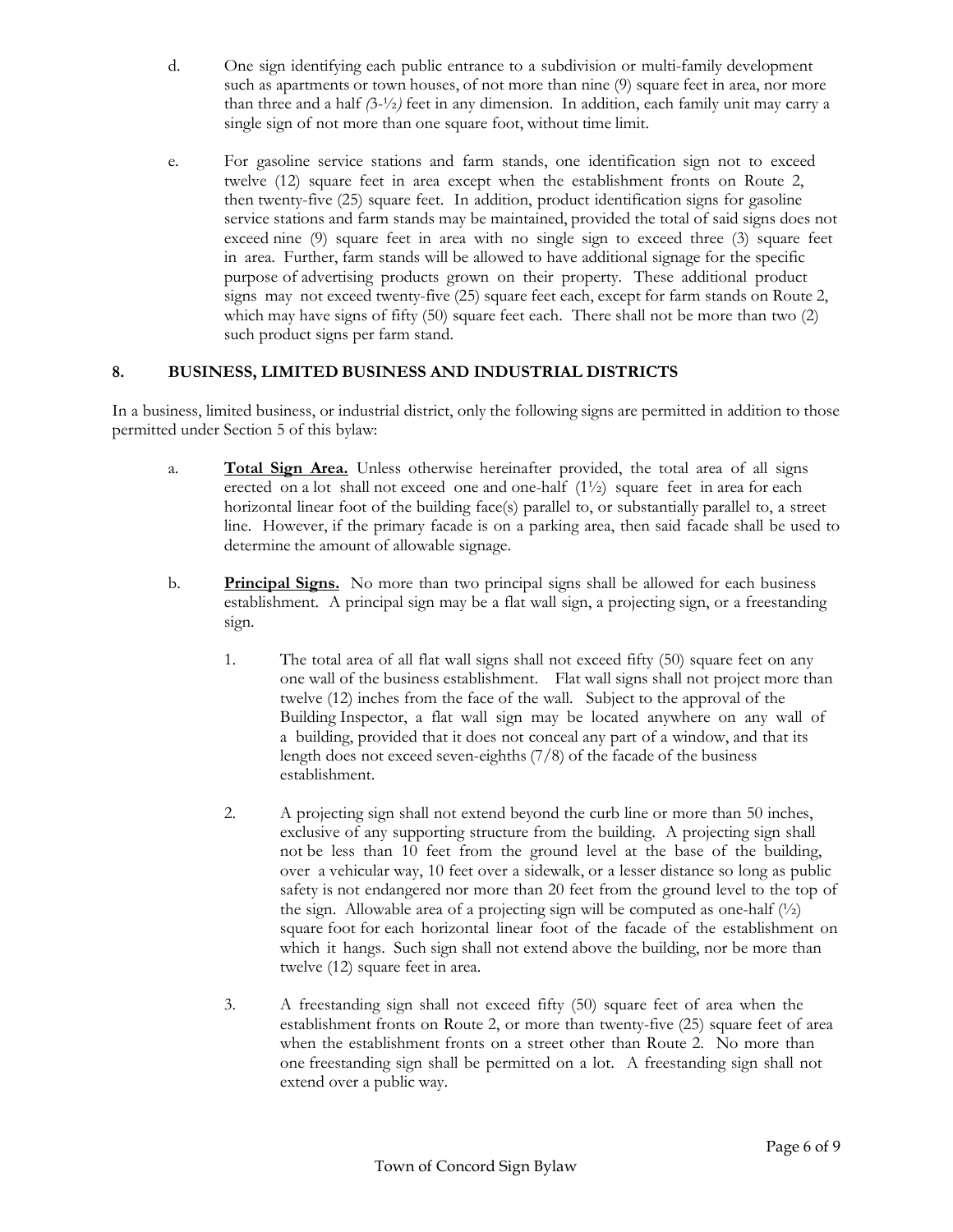- c. **Secondary Signs**. If a business establishment consists of more than one building has secondary frontage on a street or parking area, a secondary sign may be affixed to one wall of each building or to the second side. Secondary signs shall not exceed one square foot for each horizontal linear foot of secondary frontage on a street or parking lot, and said area shall be in addition to the allowed total sign area for each building under Section 8A, but the size of the sign shall not exceed the maximum size allowed under Section B.
- d. **Directories**. Where there are three (3) or more businesses on a lot, or there are businesses without an entrance on the street frontage, a directory may be permitted for the purpose of traffic direction and control. The size of the directory shall not exceed nine (9) square feet plus one and one-half  $(1\frac{1}{2})$  square feet per business establishment. Such a directory shall be included in the calculation of total permitted sign area for the lot.
- e. **Awnings.** Retractable, fabric awnings projecting from the wall of a building for the purpose of shielding the doorway or windows from the elements may include signage on the valance. Such signage shall not be included in the calculation of the total permitted sign area for the lot, provided that no lettering or symbol is greater than six (6) inches in height. No awning may extend within two (2) feet of a curbline.
- f. **Temporary Sale Signs**. In a business district, temporary signs, advertising special promotions or sale of merchandise, may be attached to or located only within the interior of a window or door, and shall not require a permit under this bylaw or be considered in calculating the total permitted sign area for the lot.
- g. **Signs Painted on Windows.** In a business district, script describing a commercial product and not including the name of the business. Such signage shall not require a permit under this bylaw or be included in the calculation of the total permitted sign area for the lot, provided that no lettering or symbol is greater than six (6) inches in height.
- h. **Sandwich Boards**. One "A" frame Sandwich Board sign per building shall be permitted (including within the public right-of-way, sidewalk only, except in conditions of snow or ice), in addition to the other signs permitted under this Section 8, such signs shall not require a permit under this bylaw, subject to the following conditions:
	- 1. The sign shall only be displayed in front of the place of business, adjacent to the buildings only, and not along the curb.
	- 2. The sign shall not exceed 24" in width and 48" in height.
	- 3. The sign shall not protrude on the sidewalk in such a way as to obstruct pedestrian traffic or reduce the open sidewalk width to less than four feet.
	- 4. The sign shall be free of sharp corners, protrusions and devices which could inadvertently cause injury.
	- 5. Liability insurance coverage shall be carried, and evidence of same may be requested by the Building Inspector. Said insurance must cover personal injuries or property damage which may occur in such areas. Such liability insurance insured on the liability insurance policy in the amount of one million dollars (\$1,000,000) per claim and two million dollars (\$2,000,000) per occurrence for any and all claims which may arise, for any reason, as a result of the placement of such sign. The business shall also require the insurer to give at least thirty (30) days written notice of termination, reduction or cancellation of the policies to the Town.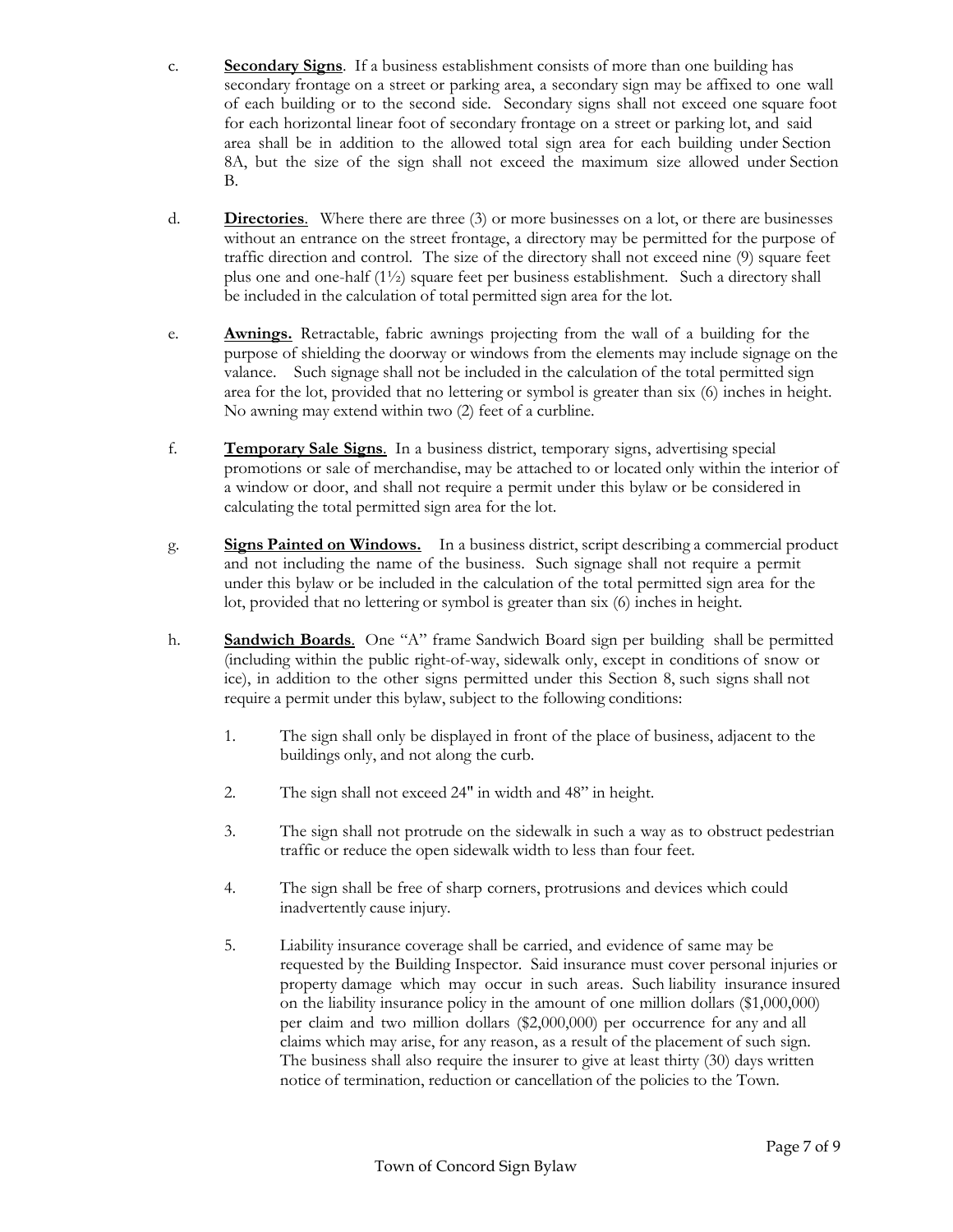- 6. In response to specific safety concerns, the Police Department may prohibit sidewalk displays in designated areas during holiday parades or other specified times or days due to sidewalk congestion.
- 7. Commercial sandwich-board signs may be displayed only during business hours and must be removed from the sidewalk thereafter.

#### **9. BYPASS DISTRICTS**

In the Bypass District, the same restrictions on signs shall apply as in Business Districts. In addition, any nonconforming or prohibited sign, not authorized by the Massachusetts Department of Transportation shall be removed.

#### **10. INDUSTRIAL PARKS DISTRICTS**

In Industrial Parks the same restrictions on signs shall apply as in Business Districts except that a directory sign not to exceed 50 square feet in area may be placed at each public entrance to such park and more than one freestanding sign for the purpose of traffic direction and control may be erected, and shall not be included in the total permissible sign area calculations for the lot(s) within the Park.

#### **11. MEDICAL PROFESSIONAL DISTRICTS**

- a. **Total Sign Area.** Unless otherwise hereinafter provided, the total area of all signs erected on a lot shall not exceed one and one-half (1½) square feet in area for each horizontal linear foot of the building face(s) parallel to, or substantially parallel to, a street line. However, if the primary facade is on a parking area, then said facade shall be used to determine the amount of allowable signage.
- b. **Principal Signs.** No more than two (2) principal signs shall be allowed for each business establishment. A principal sign may be a flat wall sign, a projecting sign, or a freestanding sign.
	- 1. The total area of all flat wall signs shall not exceed fifty (50) square feet on any one wall of the business establishment. Flat wall signs shall not project more than twelve (12) inches from the face of the wall. Subject to the approval of the Building Inspector, a flat wall sign may be located anywhere on any wall of a building, provided that it does not conceal any part of a window, and that its length does not exceed seven-eighths (7/8) of the facade of the business establishment.
	- 2. A freestanding sign shall not exceed fifty (50) square feet of area when the establishment fronts on Route 2, or more than twenty-five (25) square feet of area when the establishment fronts on a street other than Route 2. No more than one freestanding sign shall be permitted on a lot. A freestanding sign shall not extend over a public way.
- c. **Directories.** Where there are three (3) or more professional businesses on a lot, or there are businesses without an entrance on the street frontage, a directory may be permitted for the purpose of traffic direction and control. The size of the directory shall not exceed nine (9) square feet plus one and one-half (1½) square feet per business establishment. Such a directory shall be included in the calculation of total permitted sign area for the lot.

#### **12. DEFINITIONS**

a. **"Sign"** means any object, device, display or structure, or part thereof, which is placed outdoors or which is visible from the outdoors, which is used to advertise, identify, display,